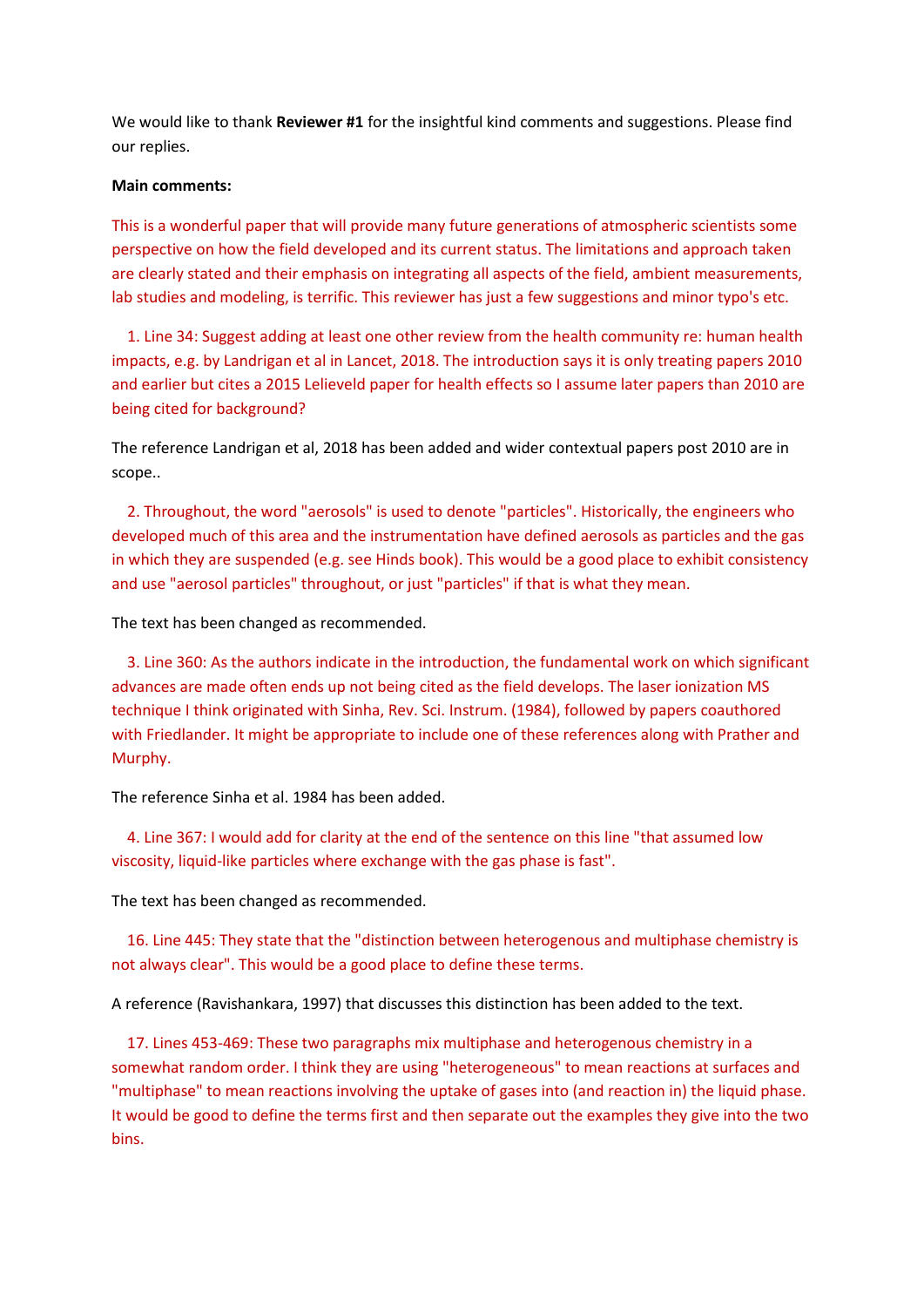The sentence "Often "heterogeneous" is taken to mean reactions at surfaces and "multiphase" to mean reactions involving the uptake of gases into (and reaction in) the liquid phase." has been added to the text.

 18. Line 455-459: This cites the work of Akimoto et al on the photoenhancement of HONO formation but it seems some discussion of the dark formation of HONO should come first. The Pitts et al, Int. J. Chem. Kin. (1984) might be the first discussion of this in chambers. Finlayson-Pitts et al, PCCP (2003) is a review of the area to that point.

References to the work of Pitts and Finlayson-Pitts have been added to the text.

 19. Lines 571-573: It reads as if Sillman (1999) was the first to put together ozone isopleths but this goes back into the 1950's or 60's, probably Haagen-Smit and Fox (1954). It would be good to cite the origins here as it is so important to our understanding even today.

The sentence has been clarified to point out that Sillman drew on previous work.

 20. Lines 685-692: Shroeder and Urone (EST, 1974) were probably the first to suggest sea salt reactions as a photochemical source of chlorine atoms. It could be cited here and on line 704. A review by Cicerone in Rev. Geophys. Space Phys. (1981) would be a good review too.

Both references have been added to the text.

 21. Line 846: It seems odd to state that emission inventories were pioneered in the 1990's. Surely they were being developed long before that, at least in California?

While it is true that emission inventories were developed earlier, we note that their growth and widespread application took place in the 90s.

 22. Lines 925-927: Satellites have been really useful for tracking dust events but it seems that either here or in another section a reference to the seminal studies on dust transport of Prospero et al in the 1970's should be included.

Reference to Prospero's work in this area has been added to the Satellites section.

 23. Line 988: "by now phased out the ozone-depleting gases". I think this is overly optimistic to say this, given recent measurements showing there seem to be emissions from Asia that were not expected. Maybe "are now phasing out ozone-depleting gases"...

The sentence has been changed to "are leading to the phasing out of ozone-depleting gases".

 24. Table 1 seems quite Euro-centric, for example not including some of the big smog events in the U.S. and the passage of the Clean Air Act etc.

US smog events are included in the table, and the Clean Air Act is mentioned. While we recognize that the Table is Euro/US-centric some international landmarks are mentioned (e.g. Mount Pinatubo, Kyoto and Montreal protocols, etc…)

 25. Table 2 is in two parts. It was not clear to this reviewer how they differ from each other in what they are supposed to illustrate.